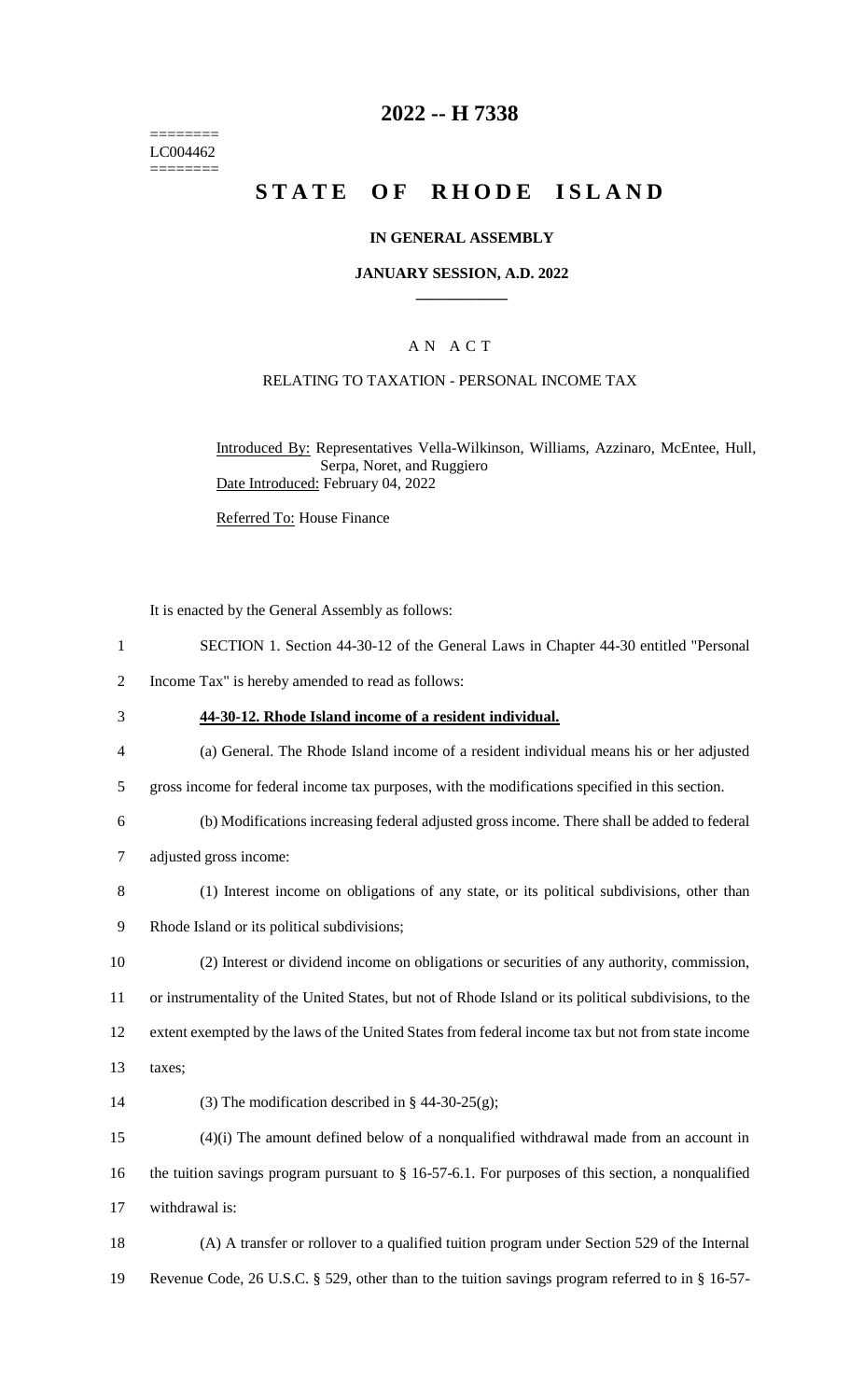6.1; and

 (B) A withdrawal or distribution that is: (I) Not applied on a timely basis to pay "qualified higher education expenses" as defined in § 16-57-3(12) of the beneficiary of the account from which the withdrawal is made; (II) Not made for a reason referred to in § 16-57-6.1(e); or (III) Not made in other circumstances for which an exclusion from tax made applicable by Section 529 of the Internal Revenue Code, 26 U.S.C. § 529, pertains if the transfer, rollover, withdrawal, or distribution is made within two (2) taxable years following the taxable year for which a contributions modification pursuant to subsection (c)(4) of this section is taken based on contributions to any tuition savings program account by the person who is the participant of the account at the time of the contribution, whether or not the person is the participant of the account at the time of the transfer, rollover, withdrawal or distribution; 13 (ii) In the event of a nonqualified withdrawal under subsection  $(b)(4)(i)(A)$  or  $(b)(4)(i)(B)$  of this section, there shall be added to the federal adjusted gross income of that person for the taxable year of the withdrawal an amount equal to the lesser of: (A) The amount equal to the nonqualified withdrawal reduced by the sum of any administrative fee or penalty imposed under the tuition savings program in connection with the nonqualified withdrawal plus the earnings portion thereof, if any, includible in computing the person's federal adjusted gross income for the taxable year; and (B) The amount of the person's contribution modification pursuant to subsection (c)(4) of this section for the person's taxable year of the withdrawal and the two (2) prior taxable years less the amount of any nonqualified withdrawal for the two (2) prior taxable years included in computing the person's Rhode Island income by application of this subsection for those years. Any amount added to federal adjusted gross income pursuant to this subdivision shall constitute Rhode Island income for residents, nonresidents and part-year residents; 26 (5) The modification described in  $\S$  44-30-25.1(d)(3)(i); (6) The amount equal to any unemployment compensation received but not included in federal adjusted gross income; (7) The amount equal to the deduction allowed for sales tax paid for a purchase of a 30 qualified motor vehicle as defined by the Internal Revenue Code  $\S$  164(a)(6); and (8) For any taxable year beginning on or after January 1, 2020, the amount of any Paycheck Protection Program loan forgiven for federal income tax purposes as authorized by the Coronavirus Aid, Relief, and Economic Security Act and/or the Consolidated Appropriations Act, 2021 and/or any other subsequent federal stimulus relief packages enacted by law, to the extent that the amount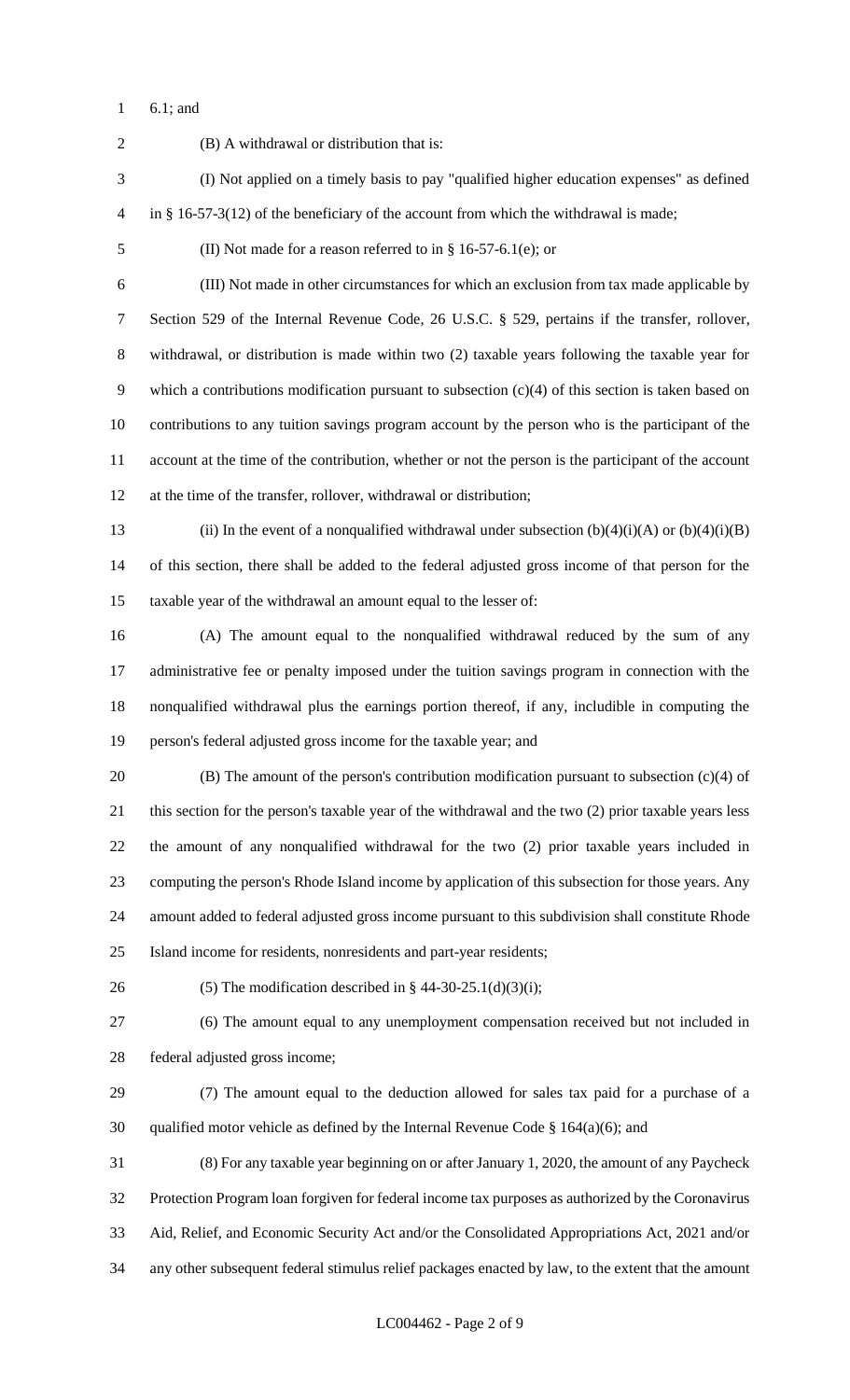of the loan forgiven exceeds \$250,000, including an individual's distributive share of the amount of a pass-through entity's loan forgiveness in excess of \$250,000.

 (c) Modifications reducing federal adjusted gross income. There shall be subtracted from federal adjusted gross income:

 (1) Any interest income on obligations of the United States and its possessions to the extent includible in gross income for federal income tax purposes, and any interest or dividend income on obligations, or securities of any authority, commission, or instrumentality of the United States to the extent includible in gross income for federal income tax purposes but exempt from state income taxes under the laws of the United States; provided, that the amount to be subtracted shall in any case be reduced by any interest on indebtedness incurred or continued to purchase or carry obligations or securities the income of which is exempt from Rhode Island personal income tax, to the extent the interest has been deducted in determining federal adjusted gross income or taxable income;

(2) A modification described in § 44-30-25(f) or § 44-30-1.1(c)(1);

 (3) The amount of any withdrawal or distribution from the "tuition savings program" referred to in § 16-57-6.1 that is included in federal adjusted gross income, other than a withdrawal or distribution or portion of a withdrawal or distribution that is a nonqualified withdrawal;

 (4) Contributions made to an account under the tuition savings program, including the "contributions carryover" pursuant to subsection (c)(4)(iv) of this section, if any, subject to the following limitations, restrictions and qualifications:

 (i) The aggregate subtraction pursuant to this subdivision for any taxable year of the taxpayer shall not exceed five hundred dollars (\$500) or one thousand dollars (\$1,000) if a joint return;

(ii) The following shall not be considered contributions:

 (A) Contributions made by any person to an account who is not a participant of the account at the time the contribution is made;

 (B) Transfers or rollovers to an account from any other tuition savings program account or from any other "qualified tuition program" under section 529 of the Internal Revenue Code, 26 U.S.C. § 529; or

(C) A change of the beneficiary of the account;

 (iii) The subtraction pursuant to this subdivision shall not reduce the taxpayer's federal adjusted gross income to less than zero (0);

 (iv) The contributions carryover to a taxable year for purpose of this subdivision is the excess, if any, of the total amount of contributions actually made by the taxpayer to the tuition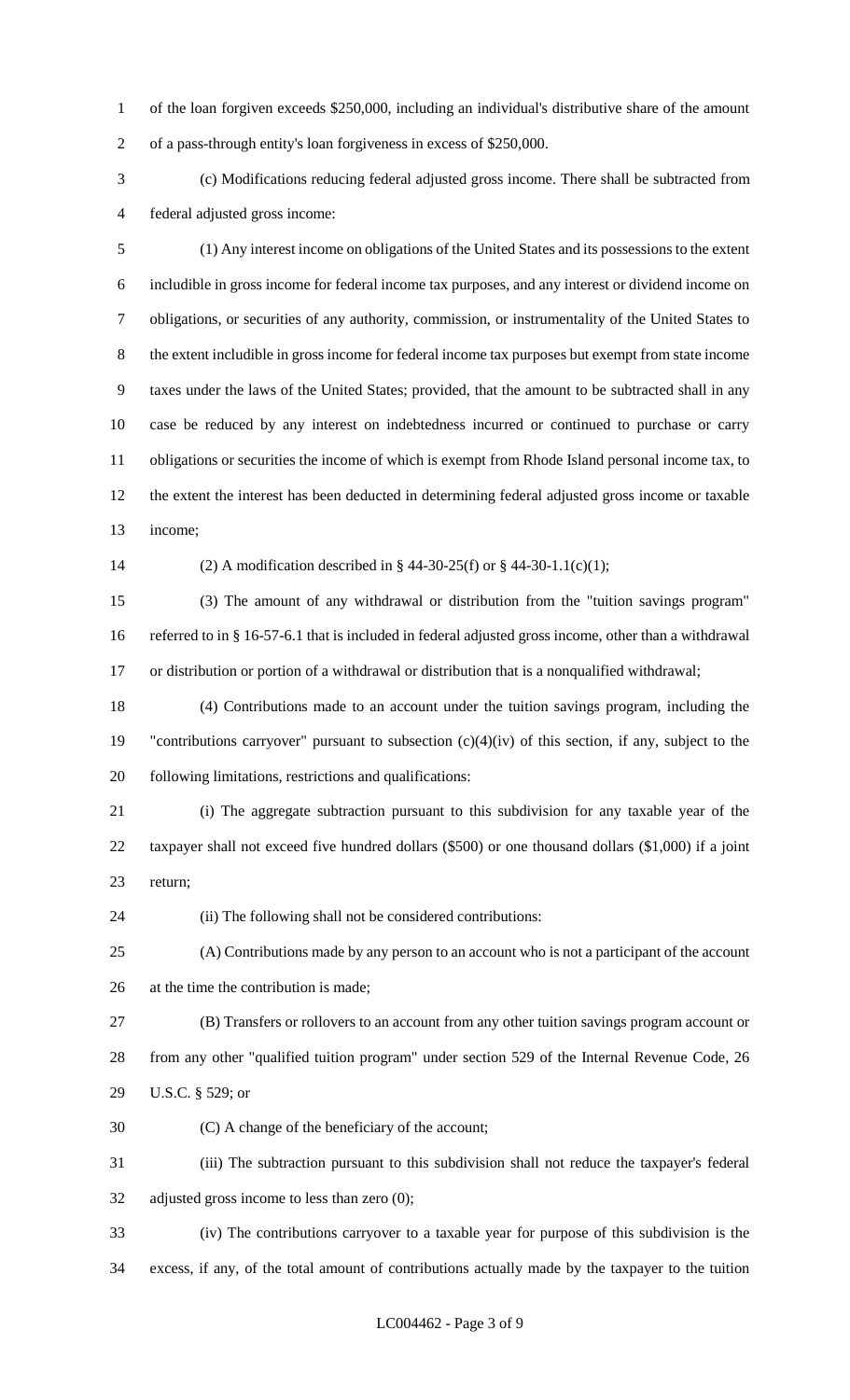- savings program for all preceding taxable years for which this subsection is effective over the sum
- of:
- (A) The total of the subtractions under this subdivision allowable to the taxpayer for all such preceding taxable years; and

 (B) That part of any remaining contribution carryover at the end of the taxable year which exceeds the amount of any nonqualified withdrawals during the year and the prior two (2) taxable years not included in the addition provided for in this subdivision for those years. Any such part shall be disregarded in computing the contributions carryover for any subsequent taxable year;

 (v) For any taxable year for which a contributions carryover is applicable, the taxpayer shall include a computation of the carryover with the taxpayer's Rhode Island personal income tax return for that year, and if for any taxable year on which the carryover is based the taxpayer filed a 12 joint Rhode Island personal income tax return but filed a return on a basis other than jointly for a subsequent taxable year, the computation shall reflect how the carryover is being allocated between the prior joint filers;

15 (5) The modification described in  $\S$  44-30-25.1(d)(1);

 (6) Amounts deemed taxable income to the taxpayer due to payment or provision of insurance benefits to a dependent, including a domestic partner pursuant to chapter 12 of title 36 or other coverage plan;

(7) Modification for organ transplantation.

 (i) An individual may subtract up to ten thousand dollars (\$10,000) from federal adjusted gross income if he or she, while living, donates one or more of his or her human organs to another human being for human organ transplantation, except that for purposes of this subsection, "human organ" means all or part of a liver, pancreas, kidney, intestine, lung, or bone marrow. A subtract modification that is claimed hereunder may be claimed in the taxable year in which the human organ transplantation occurs.

 (ii) An individual may claim that subtract modification hereunder only once, and the subtract modification may be claimed for only the following unreimbursed expenses that are incurred by the claimant and related to the claimant's organ donation:

(A) Travel expenses.

(B) Lodging expenses.

(C) Lost wages.

- (iii) The subtract modification hereunder may not be claimed by a part-time resident or a nonresident of this state;
- (8) Modification for taxable Social Security income.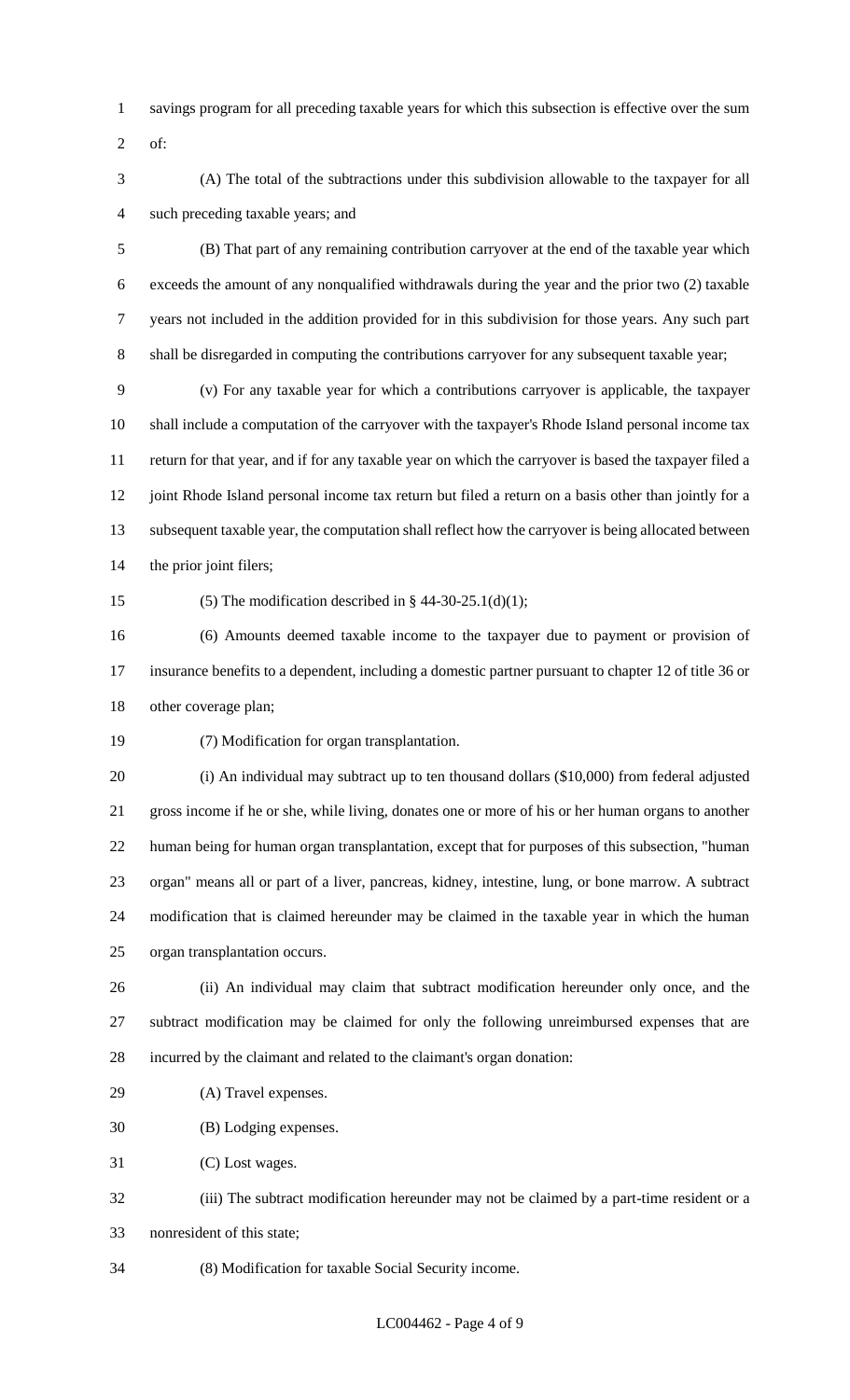(i) For tax years beginning on or after January 1, 2016:

 (A) For a person who has attained the age used for calculating full or unreduced social security retirement benefits who files a return as an unmarried individual, head of household, or married filing separate whose federal adjusted gross income for the taxable year is less than eighty thousand dollars (\$80,000); or

 (B) A married individual filing jointly or individual filing qualifying widow(er) who has attained the age used for calculating full or unreduced social security retirement benefits whose joint federal adjusted gross income for the taxable year is less than one hundred thousand dollars (\$100,000), an amount equal to the social security benefits includible in federal adjusted gross income.

 (ii) Adjustment for inflation. The dollar amount contained in subsections (c)(8)(i)(A) and (c)(8)(i)(B) of this section shall be increased annually by an amount equal to:

13 (A) Such dollar amount contained in subsections  $(c)(8)(i)(A)$  and  $(c)(8)(i)(B)$  of this section adjusted for inflation using a base tax year of 2000, multiplied by;

(B) The cost-of-living adjustment with a base year of 2000.

 (iii) For the purposes of this section the cost-of-living adjustment for any calendar year is 17 the percentage (if any) by which the consumer price index for the preceding calendar year exceeds the consumer price index for the base year. The consumer price index for any calendar year is the average of the consumer price index as of the close of the twelve-month (12) period ending on August 31, of such calendar year.

 (iv) For the purpose of this section the term "consumer price index" means the last consumer price index for all urban consumers published by the department of labor. For the purpose of this section the revision of the consumer price index which is most consistent with the consumer price index for calendar year 1986 shall be used.

 (v) If any increase determined under this section is not a multiple of fifty dollars (\$50.00), such increase shall be rounded to the next lower multiple of fifty dollars (\$50.00). In the case of a married individual filing separate return, if any increase determined under this section is not a multiple of twenty-five dollars (\$25.00), such increase shall be rounded to the next lower multiple of twenty-five dollars (\$25.00);

 (9) Modification for up to fifteen thousand dollars (\$15,000) of taxable retirement income from certain pension plans or annuities.

 (i) For tax years beginning on or after January 1, 2017, a modification shall be allowed for up to fifteen thousand dollars (\$15,000) of taxable pension and/or annuity income that is included in federal adjusted gross income for the taxable year: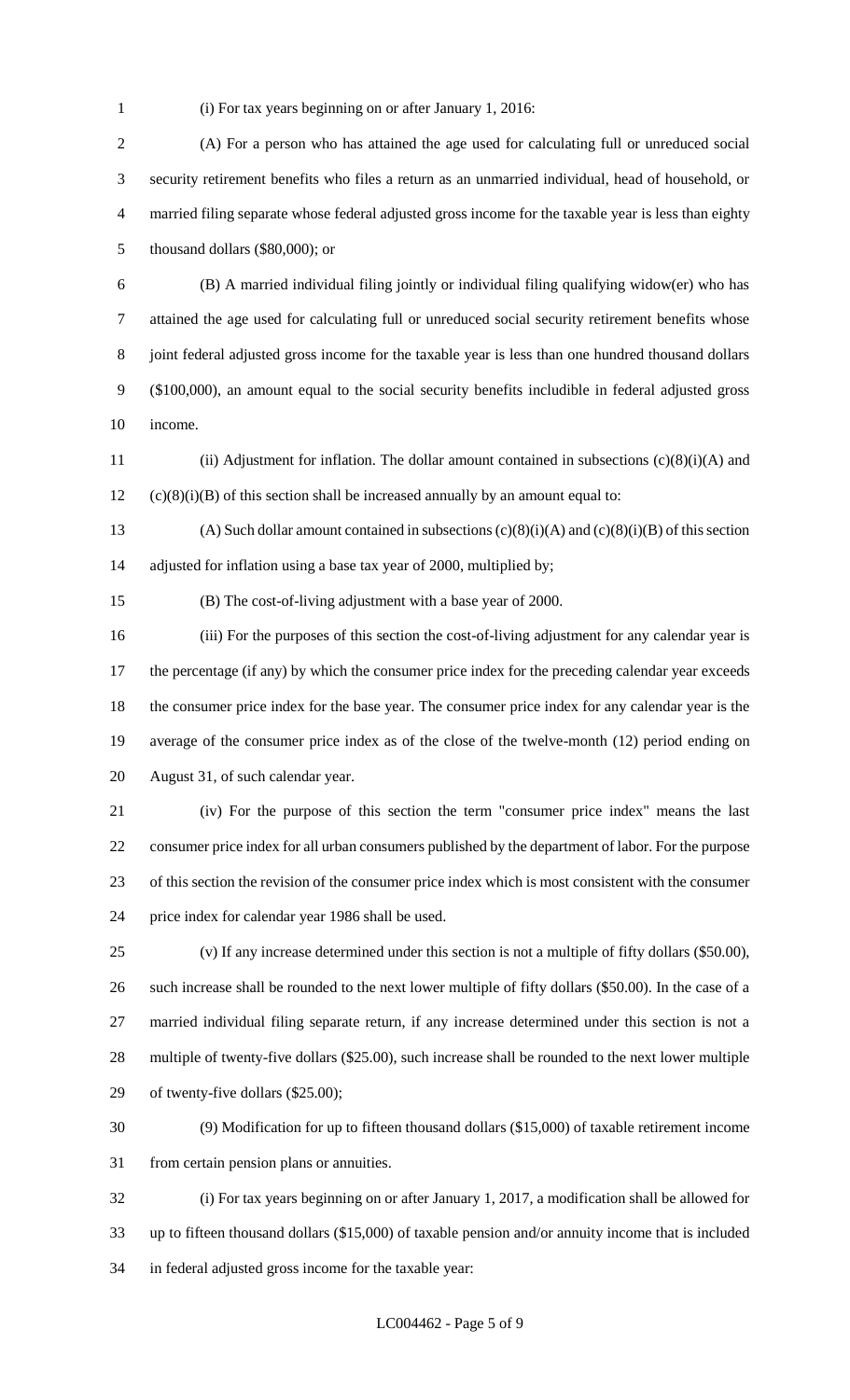(A) For a person who has attained the age used for calculating full or unreduced social security retirement benefits who files a return as an unmarried individual, head of household, or married filing separate whose federal adjusted gross income for such taxable year is less than the 4 amount used for the modification contained in subsection  $(c)(8)(i)(A)$  of this section an amount not to exceed \$15,000 of taxable pension and/or annuity income includible in federal adjusted gross income; or

 (B) For a married individual filing jointly or individual filing qualifying widow(er) who has attained the age used for calculating full or unreduced social security retirement benefits whose joint federal adjusted gross income for such taxable year is less than the amount used for the 10 modification contained in subsection (c)(8)(i)(B) of this section an amount not to exceed \$15,000 of taxable pension and/or annuity income includible in federal adjusted gross income.

 (ii) Adjustment for inflation. The dollar amount contained by reference in subsections 13 (c)(9)(i)(A) and (c)(9)(i)(B) of this section shall be increased annually for tax years beginning on or after January 1, 2018, by an amount equal to:

15 (A) Such dollar amount contained by reference in subsections  $(c)(9)(i)(A)$  and  $(c)(9)(i)(B)$ 16 of this section adjusted for inflation using a base tax year of 2000, multiplied by;

(B) The cost-of-living adjustment with a base year of 2000.

 (iii) For the purposes of this section, the cost-of-living adjustment for any calendar year is the percentage (if any) by which the consumer price index for the preceding calendar year exceeds the consumer price index for the base year. The consumer price index for any calendar year is the average of the consumer price index as of the close of the twelve-month (12) period ending on August 31, of such calendar year.

 (iv) For the purpose of this section, the term "consumer price index" means the last consumer price index for all urban consumers published by the department of labor. For the purpose of this section, the revision of the consumer price index which is most consistent with the consumer price index for calendar year 1986 shall be used.

 (v) If any increase determined under this section is not a multiple of fifty dollars (\$50.00), such increase shall be rounded to the next lower multiple of fifty dollars (\$50.00). In the case of a married individual filing a separate return, if any increase determined under this section is not a multiple of twenty-five dollars (\$25.00), such increase shall be rounded to the next lower multiple of twenty-five dollars (\$25.00); and

 (10) Modification for Rhode Island investment in opportunity zones. For purposes of a taxpayer's state tax liability, in the case of any investment in a Rhode Island opportunity zone by the taxpayer for at least seven (7) years, a modification to income shall be allowed for the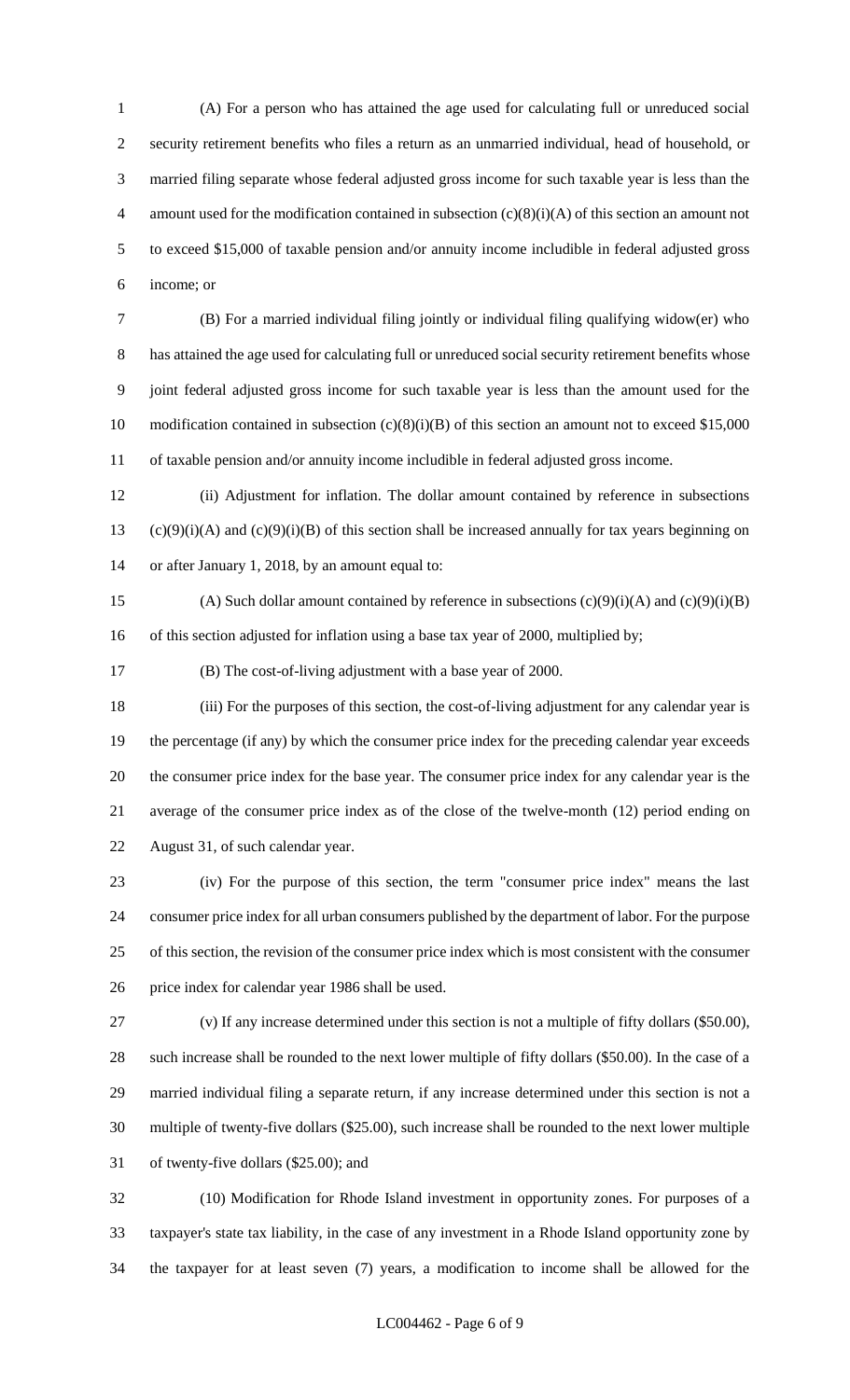1 incremental difference between the benefit allowed under 26 U.S.C. § 1400Z-2(b)(2)(B)(iv) and 2 the federal benefit allowed under 26 U.S.C. § 1400Z-2(c). 3 (11) Modification for military service pensions. 4 (i) For purposes of a taxpayer's state tax liability, a modification to income shall be allowed 5 as follows: 6 (A) For the tax year beginning on January 1, 2023, a taxpayer may subtract from federal 7 adjusted gross income up to twenty percent (20%) of the taxpayer's military service pension 8 benefits included in federal adjusted gross income; 9 (B) For the tax year beginning on January 1, 2024, a taxpayer may subtract from federal 10 adjusted gross income up to forty percent (40%) of the taxpayer's military service pension benefits 11 included in federal adjusted gross income; 12 (C) For the tax year beginning on January 1, 2025, a taxpayer may subtract from federal 13 adjusted gross income up to sixty percent (60%) of the taxpayer's military service pension benefits 14 included in federal adjusted gross income; 15 (D) For the tax year beginning on January 1, 2026, a taxpayer may subtract from federal 16 adjusted gross income up to eighty percent (80%) of the taxpayer's military service pension benefits 17 included in federal adjusted gross income; 18 (E) For tax years beginning on or after January 1, 2027, a taxpayer may subtract from 19 federal adjusted gross income up to one hundred percent (100%) of the taxpayer's military service 20 pension benefits included in federal adjusted gross income. 21 (ii) As used in this subsection, the term "military service" means a person serving in the 22 armed forces, as defined in 38 CFR § 3.1 (a), (b), and (c). 23 (iii) At no time shall the modification allowed under this subsection alone or in conjunction 24 with the military service modification under subsection (c)(9) of this section exceed the amount of 25 the military service pension received in the tax year for which the modification is claimed. 26 (iv) The taxpayer shall include any person entitled to benefits under the Survivor Benefit 27 Plan codified at 10 U.S.C. §§ 1447 through 1455. 28 (d) Modification for Rhode Island fiduciary adjustment. There shall be added to, or 29 subtracted from, federal adjusted gross income (as the case may be) the taxpayer's share, as 30 beneficiary of an estate or trust, of the Rhode Island fiduciary adjustment determined under § 44- 31 30-17. 32 (e) Partners. The amounts of modifications required to be made under this section by a 33 partner, which relate to items of income or deduction of a partnership, shall be determined under § 34 44-30-15.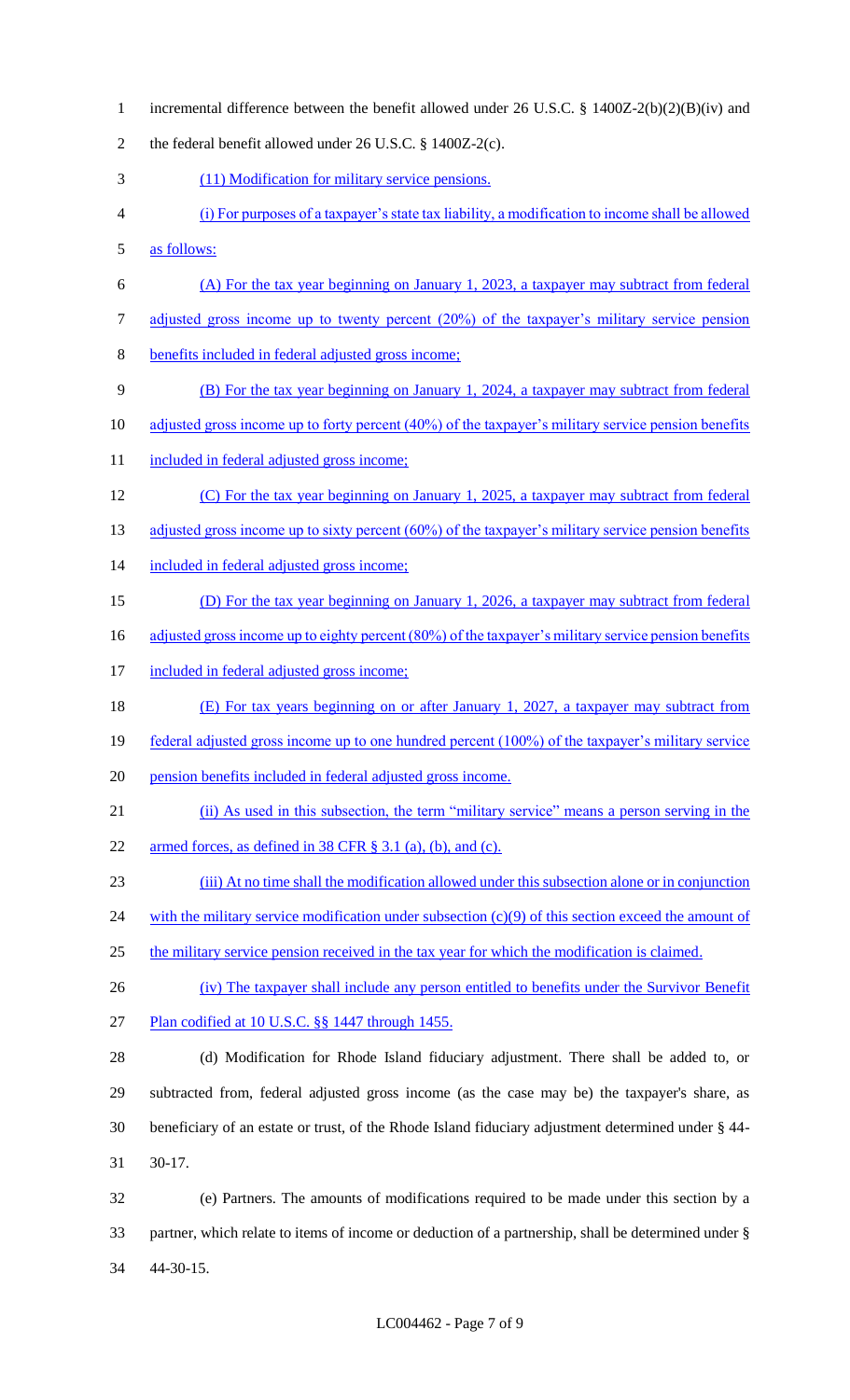- SECTION 2. Chapter 44-30 of the General Laws entitled "Personal Income Tax" is hereby
- amended by adding thereto the following section:

### **44-30-12.1. Rhode Island income of a resident individual serving in the National**

# **Guard.**

- (a) The term national guard shall have the same meaning as defined in 32 U.S.C. §101.
- (b) For purposes of a state tax liability, a taxpayer serving in the national guard may
- subtract from federal adjusted gross income up to fifty percent (50%) of the taxpayer's income
- earned for medically related service during a pandemic declared by the World Health Organization
- included in federal adjusted gross income.
- SECTION 3. This act shall take effect upon passage.

#### ======== LC004462 ========